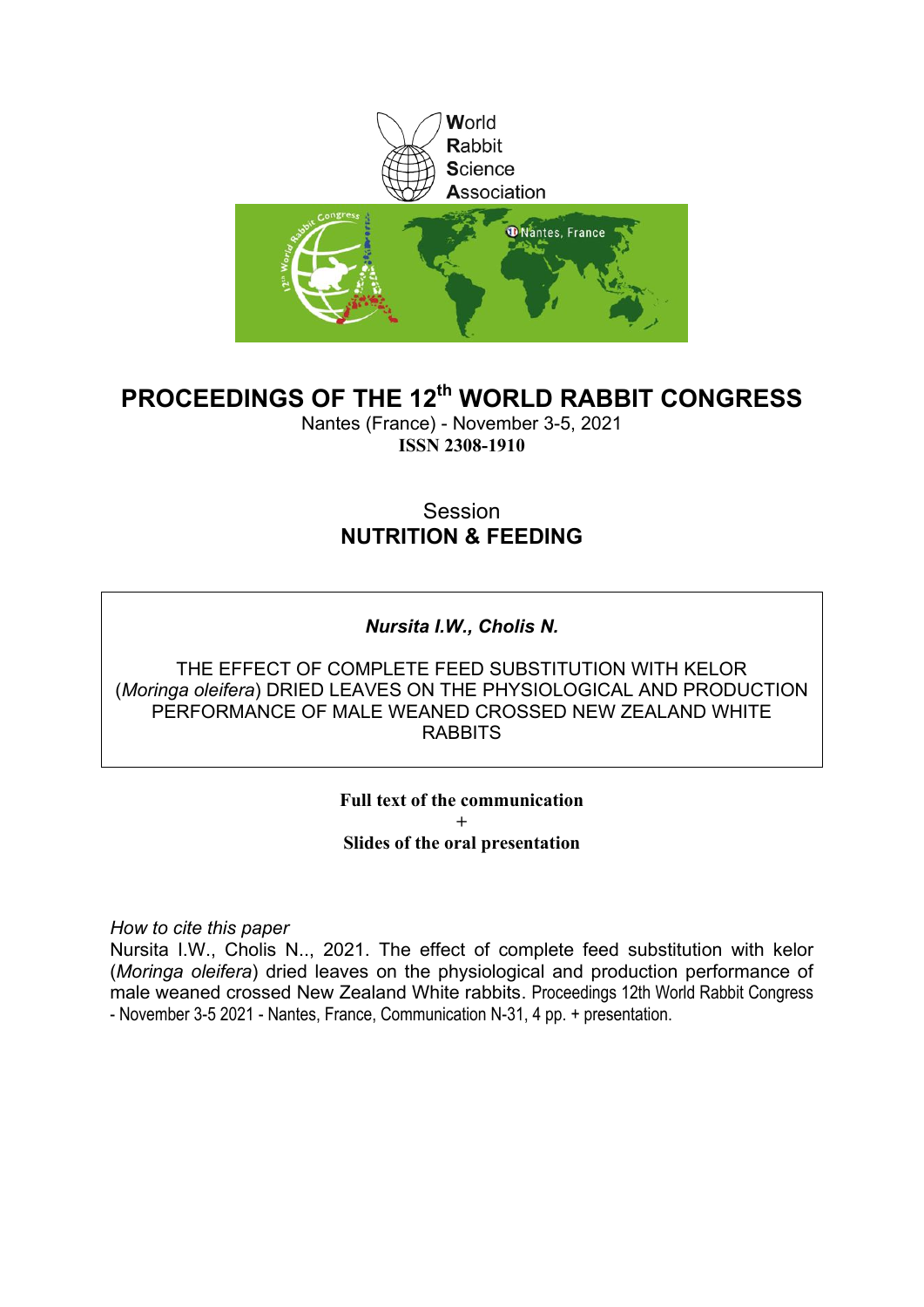### **THE EFFECT OF COMPLETE FEED SUBSTITUTION WITH** *KELOR (Moringa oleifera)* **DRIED LEAVES ON THE PHYSIOLOGICAL AND PRODUCTION PERFORMANCE OF MALE WEANED CROSSED NEW ZEALAND WHITE RABBITS**

#### **Nursita I.W.**<sup>1</sup> , **Cholis N.**<sup>2</sup>

<sup>1</sup>Animal Anatomy and Physiology Lab., Fac. of Animal Science, Universitas Bawijaya, Jl. Veteran, 65145, Malang, Indonesia <sup>2</sup>Various Livestock Lab., Fac. of Animal Science, Universitas Bawijaya, Jl. Veteran, 65145, Malang, Indonesia \*Corresponding author: iwnursita@gmail.com or nursita@ub.ac.id

#### **ABSTRACT**

The purpose of the research was to study the effect of a dietary substitution with *kelor* dried leaves on the physiological and production performance of weaned male crossed New Zealand White rabbit. The *kelor* (*Moringa oleifera*) leaves have a high crude protein content (26-30 %). Sixteen rabbits were used in a randomized trial design with 4 treatments and 4 replicates/treatment. Experimental rabbits were fed a complete diet (control:  $P_0$ ) or a diet with 10% substitution ( $P_1$ ), 20% substitution ( $P_2$ ) and 30% substitution (P3) with dried *kelor* leaves. The data obtained were analyzed by analysis of variance. The results showed that although the feeding of leaves had significant effects on the frequency of respiration (P< 0.05) but physiologically they are still in the normal range (t<sub>b</sub>: 39.3°C; fr: 74-86 times/min). The feed intake, and the body weight gain of the rabbit fed leaves were lower than in controls (8, 16 and 9%, respectively; P<0.05). It was concluded that substitution of complete feed with dried *Moringa oleifera* leaves is not recommendable to young rabbits although there were not physiological effects on the animals.

**Key words**: Dried leaves, High protein feed, Frequency of respiration, Feed conversion

#### **INTRODUCTION**

Rabbits, due to the ability to breed quickly, are one of the alternative meat-producing livestock that can be developed to meet the gap between the high number of requests and the lack of availability of livestock origin products. The type of rabbits that is currently being used by farmers is Crossed New Zealand White because this breed has the best body size, weight gain, feed conversion ratio, carcass weight and meat boner ratio compared to others. Feeding management for rabbits with complete feeding is an effective method. Complete feed in the form of pellets/grains is usually composed of 50- 60% concentrate and 40-50% forage (Abdullah, Susanto and Aria, 2015). Moringa (*Moringa oleifera*) plant is a source of protein in the future and its content (26-36%) is higher than other animal feed ingredients. Furthermore, it has a balanced amino acid content even though it still contains antinutritional compounds (Marhaeniyanto *et al*., 2015). This plant is widely used in projects to combat malnutrition (Broin, 2010) and it is expected that in rabbits feeding dietary substitution with Moringa leaves have a good response. So, the purpose of this work was to study the effect of a dietary substitution with *kelor* dried leaves on the physiological and production performance of weaned male crossed New Zealand White rabbit.

#### **MATERIALS AND METHODS**

#### **Animals and Experimental Designs**

This study used 16 weaning male New Zealand White Peranakan rabbits, 35-40 days old, with an average body weight of 650-800 g. Trial was carried out for 42 days and animals were distributed in 4 treatments with 4 replicates/treatment. Experimental rabbits were fed a complete diet (control:  $P_0$ ) or a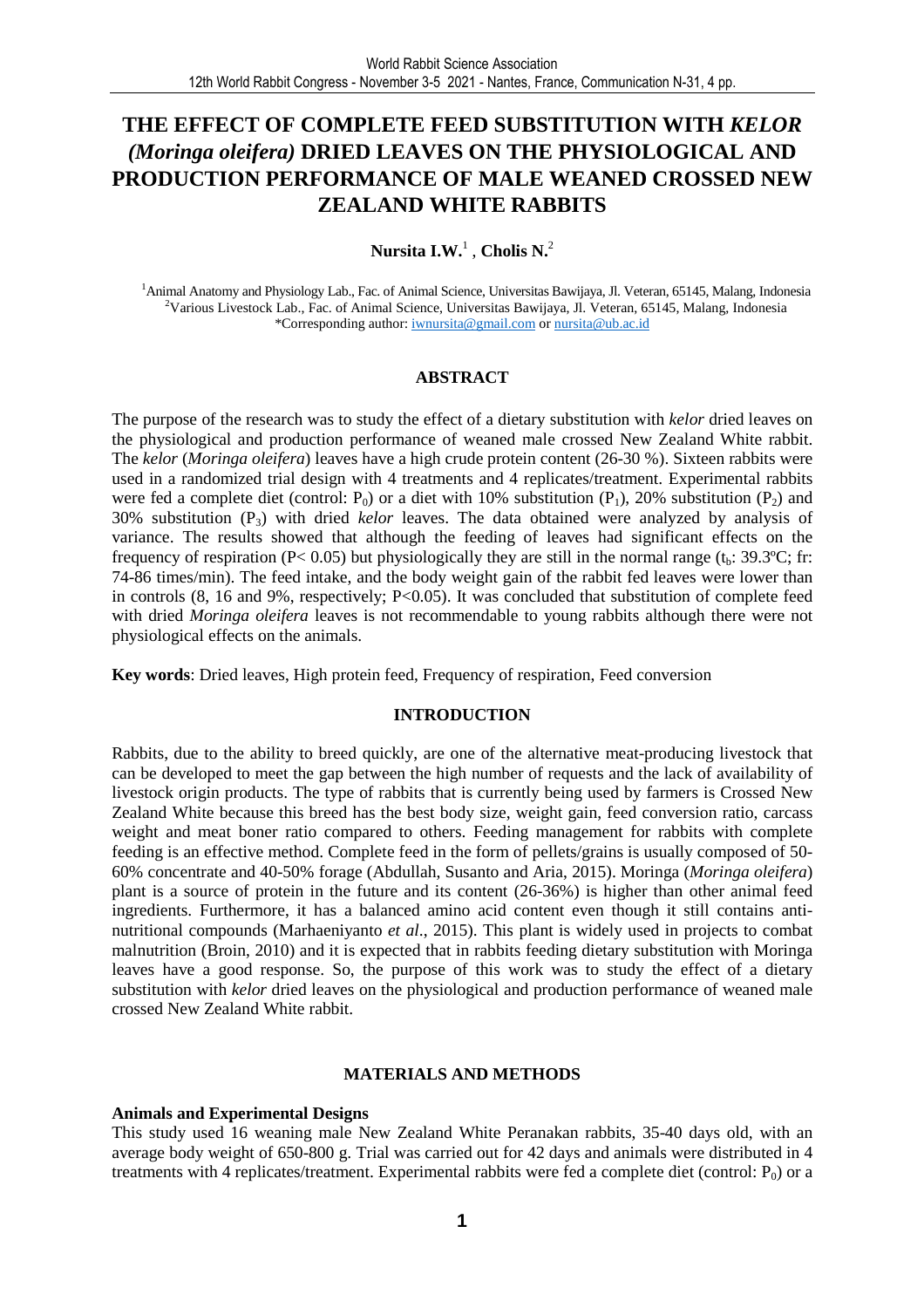diet with 10% substitution  $(P_1)$ , 20% substitution  $(P_2)$  and 30% substitution  $(P_3)$  with dried *kelor* leaves. Complete feed is composed of corn, soybean meal, pollard, bran, peanut shells, skim milk, meat and bone meal and premix. The chemical composition of complete feed was moisture (11.1%), dry matter  $(88.9\%)$ , ash  $(10.0\%)$ , crude protein  $(15.9\%)$ , crude fat  $(4.72\%)$  and crude fibre  $(17.2\%)$ . *Moringa* leaves were still fresh and were dried in the sun for two days. Feed was given in the morning and in the evening. Drinking water was given *ad libitum*. The cages used in this study were 8 wire battery cages (50 cm x 50 cm x 50cm). Each cage contained two rabbits. Rectal temperature (ºC), respiratory rate (times/minute), average daily feed intake (g), average daily gain (g) and feed conversion ratio (g of feed intake/g of gain) were recorded during the experimental period (7 weeks).

#### **Statistical Analysis**

The results of this study were analysed as a completely randomized design with 4 treatments and 4 replicates/treatment using an analysis of variance. The mathematical model was as follows:

 $Y_{ij} = \mu + a_i + \varepsilon_{ij}$ 

Information:  $\hat{Y}_{ij}$  = Observation value in the i-<sup>th</sup> treatment and j-<sup>th</sup> test;  $\mu$  = Common midpoint;  $a_i$  = Effect of i-i treatment;  $\varepsilon_{ij}$  = Error (error) of the experiment in the i-<sup>th</sup> and j-<sup>th</sup> tests (Siska and Salman, 2012).

Means comparisons were analysed using the smallest Real Difference Test (LSD) and with the following formula:

LSD = t (0.05.12)  $\sqrt{(2MSE/r)}$ 

Note:  $MSE = Mean Standard Error$ ;  $r = Number of replicates$ 

#### **RESULTS AND DISCUSSION**

Treatments had no effect on rectal temperature (P>0.05; Table 1). Previous works observed that rabbits fed with different diets without differences in rectal temperature could indicate that metabolic heat due to the differences in treatments could be managed by animals (Nuriyasa *et al.,* 2014). It is known that the heat in the animal's body, which is measured as the rectal temperature, comes from the heat of feed metabolism and the environment. The temperature of the cage during this trial varied from 22 to 25ºC and the average rectal temperature of rabbits ranged from 39.2 to 39.3 ºC that is still within the range of normal body temperature for rabbits. This result could indicate that animals can be fed with *Moringa* leaf without any problem.

**Table 1:** Effect complete feed substitution with *kelor* dried leaves on physiological and growth performances (n=4)

| <b>Treatment</b>            | ADFI                  | ADG.                       | <b>FCR</b>   | <b>FBW</b>    | RТ              | <b>RR</b>                  |
|-----------------------------|-----------------------|----------------------------|--------------|---------------|-----------------|----------------------------|
| $P_0(0\% \text{ Moringa})$  | $62.3 + 2.54^{\circ}$ | $25.0 + 4.65^{\circ}$      | $2.6 + 0.49$ | $1717 + 86.5$ | $39.2 + 0.17$   | $83.3 + 1.46^b$            |
| $P_1(10\% \text{ Moringa})$ | $64.2 + 1.63^{\circ}$ | $21.8 \pm 3.^{33bc}$       | $3.0 + 0.43$ | $1722 + 93.0$ | $39.2 + 0.17$   | $82.9 + 2.90^b$            |
| $P_2(20\% \text{ Moringa})$ | $61.5 + 4.79^b$       | $21.0 + 4.59$ <sup>c</sup> | $3.0 + 0.52$ | $1547 + 69.2$ | $39.2 \pm 0.08$ | $74.9 + 4.89$ <sup>a</sup> |
| $P_3$ (30% Moringa)         | $65.2 + 1.30^a$       | $23.0 + 3.85^b$            | $2.9 + 0.49$ | $1537 + 239$  | $39.3 + 0.17$   | $86.0 + 7.08^b$            |

ADFI: average daily feed intake (g); ADG: average daily gain (g); FCR: feed conversion rate (g intake/g gain); FBW (g): final body weight; RT: rectal temperature (ºC); RR: respiratory rate (times/m). Different superscripts in the same column are significantly different (P < 0.01) (ADFI and ADG) and (P < 0.05) (RR).

On the other hand, the average respiratory rate was significantly affected (P<0.05) by the treatments, although it was still within the normal range. Kurniawati *et al.* (2018) found that the normal respiratory frequency for New Zealand White rabbits was 80 times/minute. If the temperature of the rearing environment is higher than its comfort zone, the animals could maintain their body temperature by increasing the respiratory rate above the normal range up to 130 times/minute (Nuriyasa *et al*., 2014). The lowest respiratory rate (74.9±4.89 times/minute) was obtained in animals fed with P<sub>2</sub>, probably because these animals presented a higher incidence of coccidiosis and scabies than the other groups. Control,  $P_1$  and  $P_3$  treatments had a respiratory rate between 82.9 and 86.0 times/minute. In general, in this study the dietary inclusion of dried *Moringa oleifera* leaves did not cause physiological changes in the rabbits.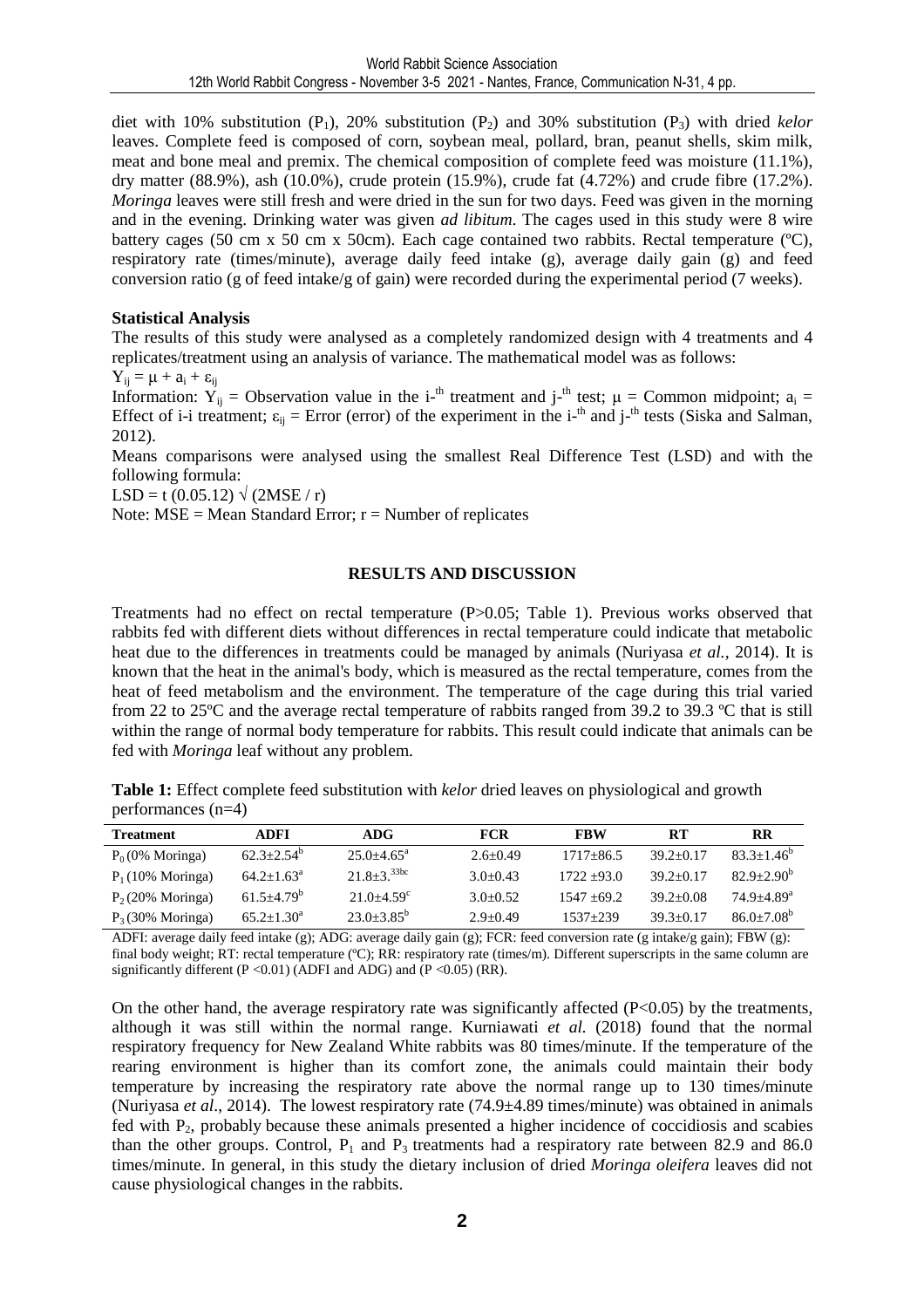Feed intake of the control (without *Moringa* leaves substitution) and  $P_2$  diets were lower (P <0.01) than  $P_1$  and  $P_3$  treatments (Table 1). In this study the substitution of dried *Moringa* leaves by up to 10% increased feed intake except for treatment P2, which could be explained by the higher incidence of coccidiosis and scabies in this group. However, the increase on feed intake was not followed by an increase on body weight gain that was lower than the control in all treatments. This can be caused by the presence of anti-nutritional factors content in Moringa leaves.

As it is known, *Moringa* leaves have high protein content but also contains anti-nutritional substances such as carotenoids  $(85.2-92.4 \text{ mg g}^{-1})$ , phenols  $(36.0-45.8 \text{ mg g}^{-1})$  and flavonoids  $(15-27 \text{ mg g}^{-1})$ (Simbolan *et al*., 2007, and Sreelatha and Padma, 2009). Some techniques have already been used to reduce the anti-nutritional factors. For instance, the results of Sukria, Nugraha and Suci (2018) indicated that the inclusion of boiled moringa leaves in broiler chickens produced a final body weight similar than those of the control. However, in the same study, boiled *Moringa* leave flour had a negative effect on the final weight of the broilers. Negative effects of *Moringa* leaves flour have been also found in quail because the inclusion *Moringa* leaves flour up to 6% in the ration reduced feed intake (palatability) and quail growth (Sedyaadi, Manshur and Notarianto, 2018). In the present research, the reduction of the anti-nutritional substances in *Moringa* leaves was only done by drying the leaves in the sun, but the inclusion of sun dried dry *Moringa* leaves has not provided better growth performance compared to the control without substitution although the feed conversion was the same for all treatments.

In a similar study with Crossed New Zealand White rabbits does, the substitution of pollard by 10, 20 and 30% of *Moringa* leaf flour gave positive results (P<0.05) on dry matter feed intake, weight gain and number of kits born (Marhaeniyanto *et al*., 2015). In that study, 3-month-old female rabbits were used during 1-2 parturitions with initial weights of  $1553 \pm 216$  g. In our study, 35-40 days old rabbits in the growth phase were used with initial weights of 640-852 g, because animals in the growth phase provide the best response of improving feed nutrition. On the other hand, using the same levels of substitution (0, 10, 20 and 30%) the body weight gain in the present work (25.0, 21.8, 21.0 and 23.0) was higher than in the study of Marhaeniyanto *et al*. (2015) (9.69, 13.5, 18.9 and 19.8 g/day). These differences among studies might be explained because the substitution of *Moringa* leaves could develop different effects depending on the physiological conditions, treatment of feed ingredients (made flour, boiling or steaming) and the age of animals.

#### **CONCLUSION**

From the results of this study it was concluded that the substitution of dried *Moringa* leaves on complete feed up to 30% had no effect on the physiological status of the animals but impaired productive performance of growing rabbits. Therefore, the inclusion of dried Moringa leaves is not recommended for weaned New Zealand White rabbits during the growth phase.

#### **ACKNOWLEDGEMENTS**

We thank our students (Nurliawati Devi, Ruly Firdaus and Ratna Gea Purwanti) who provided technical assistance during the experiment. We also thank our colleagues from Universitas Brawijaya who provided insight and experience that contributed to the research.

#### **REFERENCES**

Abdullah, A.S., Susanto, E. , Aria, A. 2015. Pengaruh Penambahan Ampas Tahu Dalam Penggunaan Konsentrat dan Hijauan Terrhadap Jumlah Konsumsi, PBB dan FCR Kelinci Lokal Jantan. *Fakultas Peternakan Universitas Lamongan. Journal Ternak, 6 (1), 9-12.* 

Broin. 2010. Growing and Processing Moringa Leaves. *Imprimerie Horizon. France.*

Kurniawati, R., Lestari, C.M.S. , Purbowanti, E. 2018. Pengaruh Perbedaan Sumber Enerji Pakan (Jagunng dan Pollard) Terhadap Respon Fisiologis Kelinci New Zealand White Betina*. Journal Peternakan Indonesia*, *20 (1), 1-7.*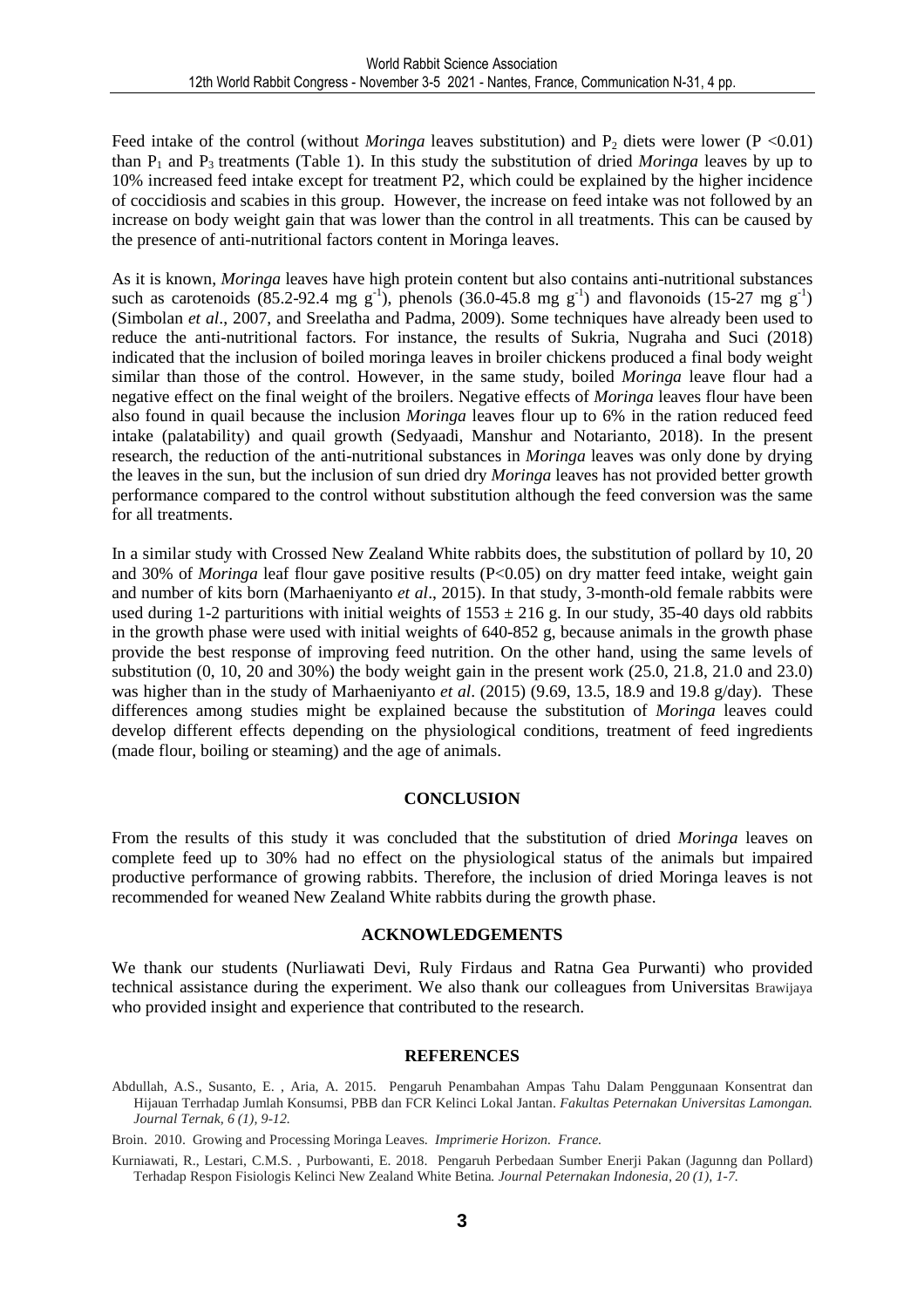- Marhaeniyanto, E.S. Rusmiwari, , Susanti, S. 2017. Pemanfaatan daun kelor untuk meningkatkan produksi ternak kelinci New Zealand White. *Buana Sains, 15, 119-126.*
- Nuriyasa, I.M., Roni, N.G.K., Puspani, E., Candrawati, D.P.M.A., Wirawan, I.W., Puger, A.W. 2014. Respons Fisiologis Kelinci Lokal yang Diberi Ransum Menggunakan Ampas Tahu yang Disuplementasi Ragi Tape ada Jenis Kandang Berbeda. *2 (17) ISSN: 0853-8999.*
- Sedyaadi, U., Manshur, E. and Notarianto, H.T. R. 2018. Pengaruh Penambahan Tepung Daun Kelor Dalam Ransum erhadap Palatabilitas Pakan Dan Pertumbuhan Puyuh. *Journal Ilmiah Respati*, *9(1), 777-784.*
- Simbolan J.M., Simbolan, M. , Katharina, N. 2007. Cegah Malnutrisi dengan Kelor. *Yogyakarta: Kanisius.*
- Siska, M. and Salam, R. 2012. Desain Eksperimen Pengaruh Zeolit Terhadap Penurunan Limbah Kadmium (Cd). *Journal Ilmiah Ternak Industri, 11(2), 173-184*
- Sreelatha, S. , Padma, P.R. 2009. Antioxidant Activity and Total Phenolic of *Moringa oleifera* Leaves in Two Stage Of Maturity. *Plant Foods Hum Nutr 64, 303-311*.
- Sukria, H.A., Nugraha, I.E.S. , Suci, D M. 2018. Pengaruh Proses Steam pada Daun Kelor (*Moringa oleifera*) dan Asam Fulvat Terhadap Performa Ayam Broiler. *Journal Ilmu Nutrisi dan Teknologi Pakan, Agustus 2018, 16 (2): 1-9; ISSN: 2622-3279.*
- Tarsono, Najamudin, Mustaring, Yulius, D. ,Supriono. 2009. Performa Litter Kelinci Induk Lokal yang Diberi Pakan Hijauan Ubi Jalar Disuplementasi Sejumlah Konsentrat Berbeda. *Journal Agroland*, *16 (1), 78-84.*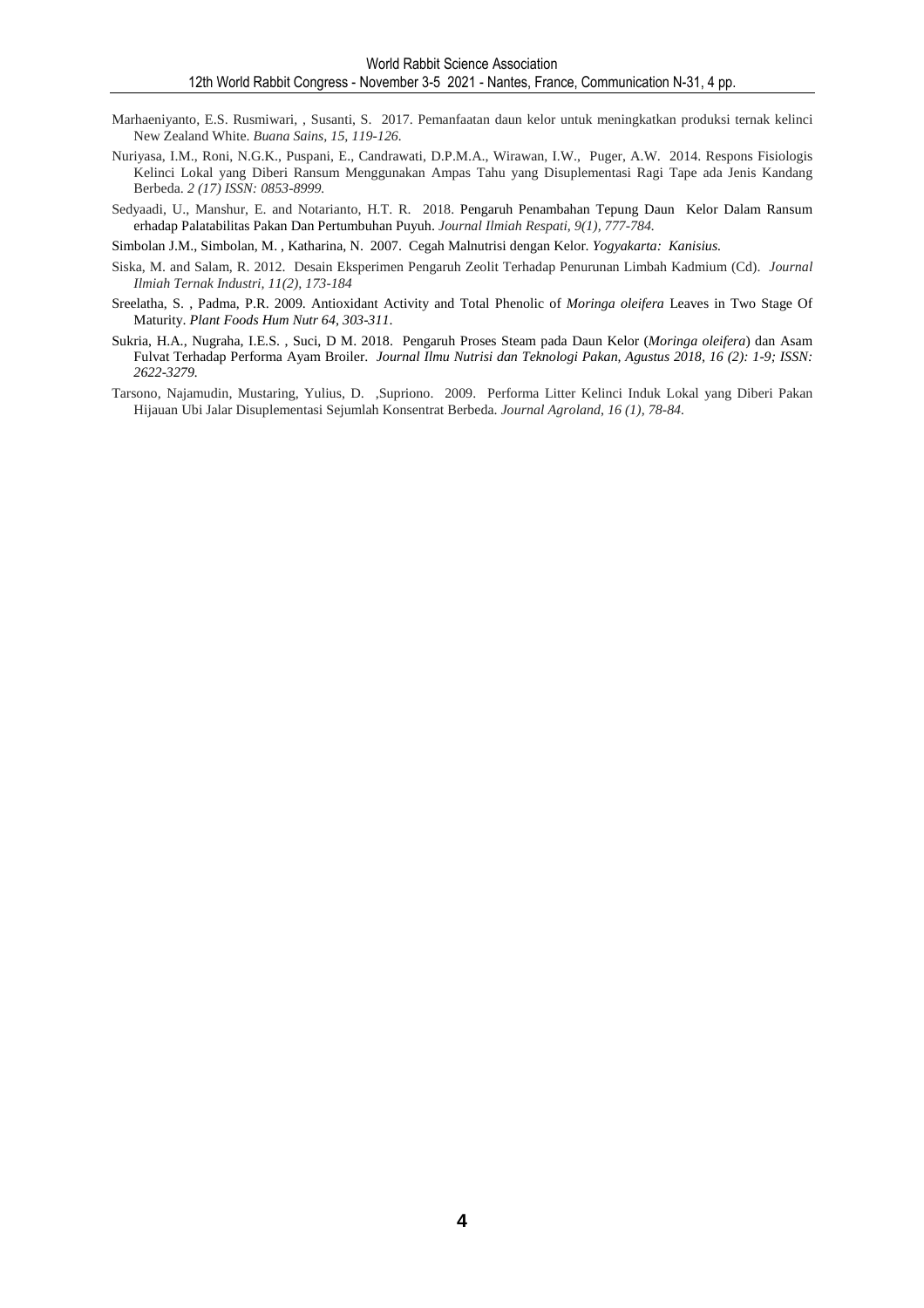### **Nursita I.W.** and **Cholis N.**

Fac. of Animal Science, Universitas Brawijaya, Malang, Indonesia

z **THE EFFECT OF COMPLETE FEED SUBSTITUTION WITH**  *KELOR (Moringa oleifera)* **DRIED LEAVES ON THE PHYSIOLOGICAL AND PRODUCTION PERFORMANCE OF MALE WEANED CROSSED NEW ZEALAND WHITE RABBITS**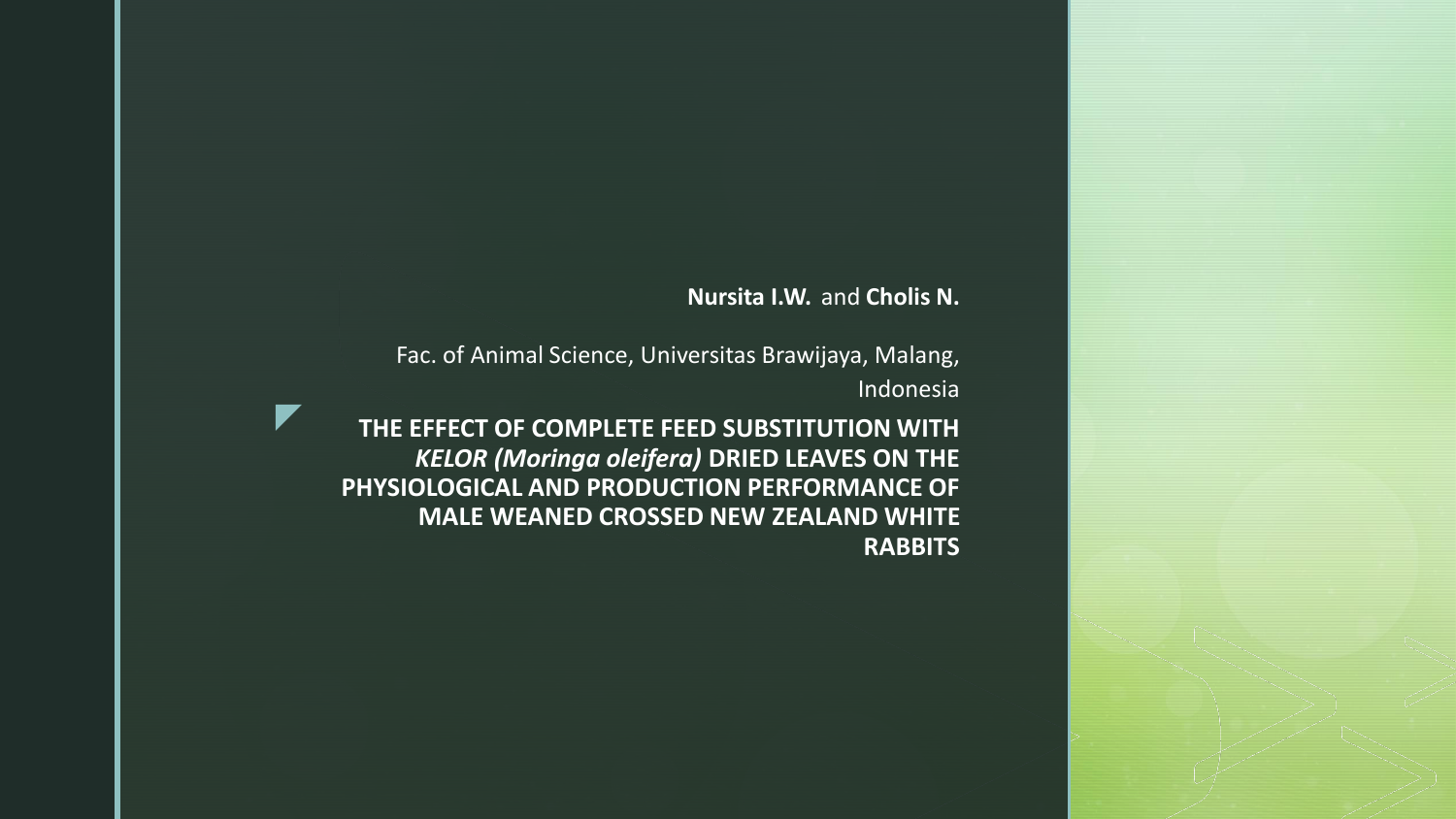## z INTRODUCTION

- One of the alternative meat-producing livestock
- **EXP** Crossed New Zealand White breed has the best body size, weight gain, feed conversion ratio, carcass weight and meat bone ratio compared to others
- Complete feeding is an effective method , usually composed of 50-60% concentrate and 40-50% forage
- **■** Moringa (*Moringa oleifera*) plant is a source of protein in the future and its content (26-36%) is higher than other animal feed ingredients. It has a balanced amino acid content even though it still contains anti-nutritional compounds
- Purpose: To study the effect of a dietary substitution with *kelor* dried leaves on the physiological and production performance of weaned male crossed New Zealand White rabbit.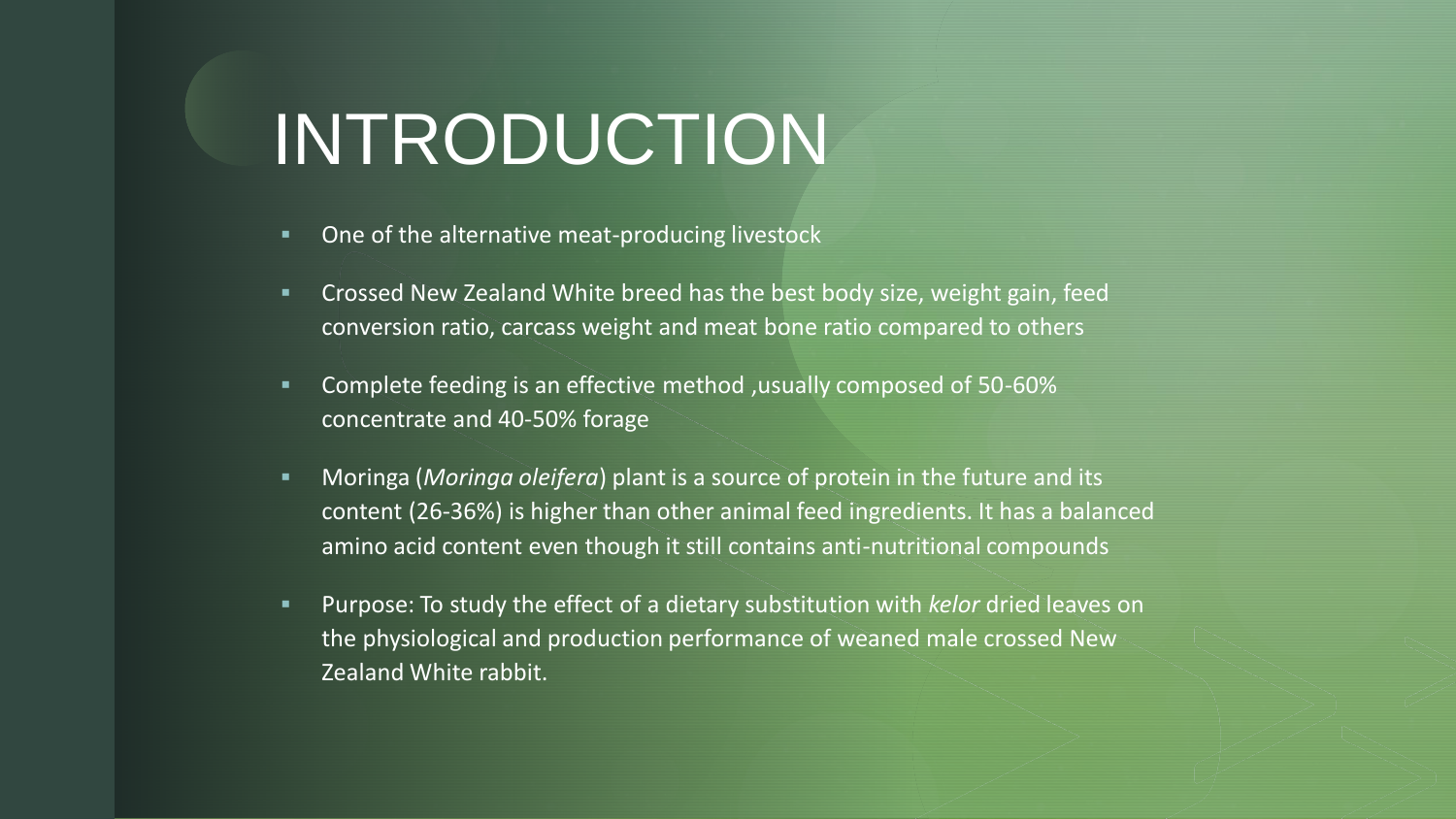# MATERIAL AND METHODS (1)

- 16 weaning male New Zealand White rabbits, 35-40 days old, with an average body weight of 650-800 g
- Trial was carried out for 42 days ; 4 treatments with 4 replicates/treatment

z

- **Treatments: a complete diet (control: P<sub>0</sub>) or a diet with 10% substitution (P<sub>1</sub>),** 20% substitution (P<sub>2</sub>) and 30% substitution (P<sub>3</sub>) with dried *kelor* leaves
- Complete feed is composed of corn, soybean meal, pollard, bran, peanut shells, skim milk, meat and bone meal and premix. The chemical composition of complete feed was moisture (11.1%), dry matter (88.9%), ash (10.0%), crude protein (15.9%), crude fat (4.72%) and crude fibre (17.2%).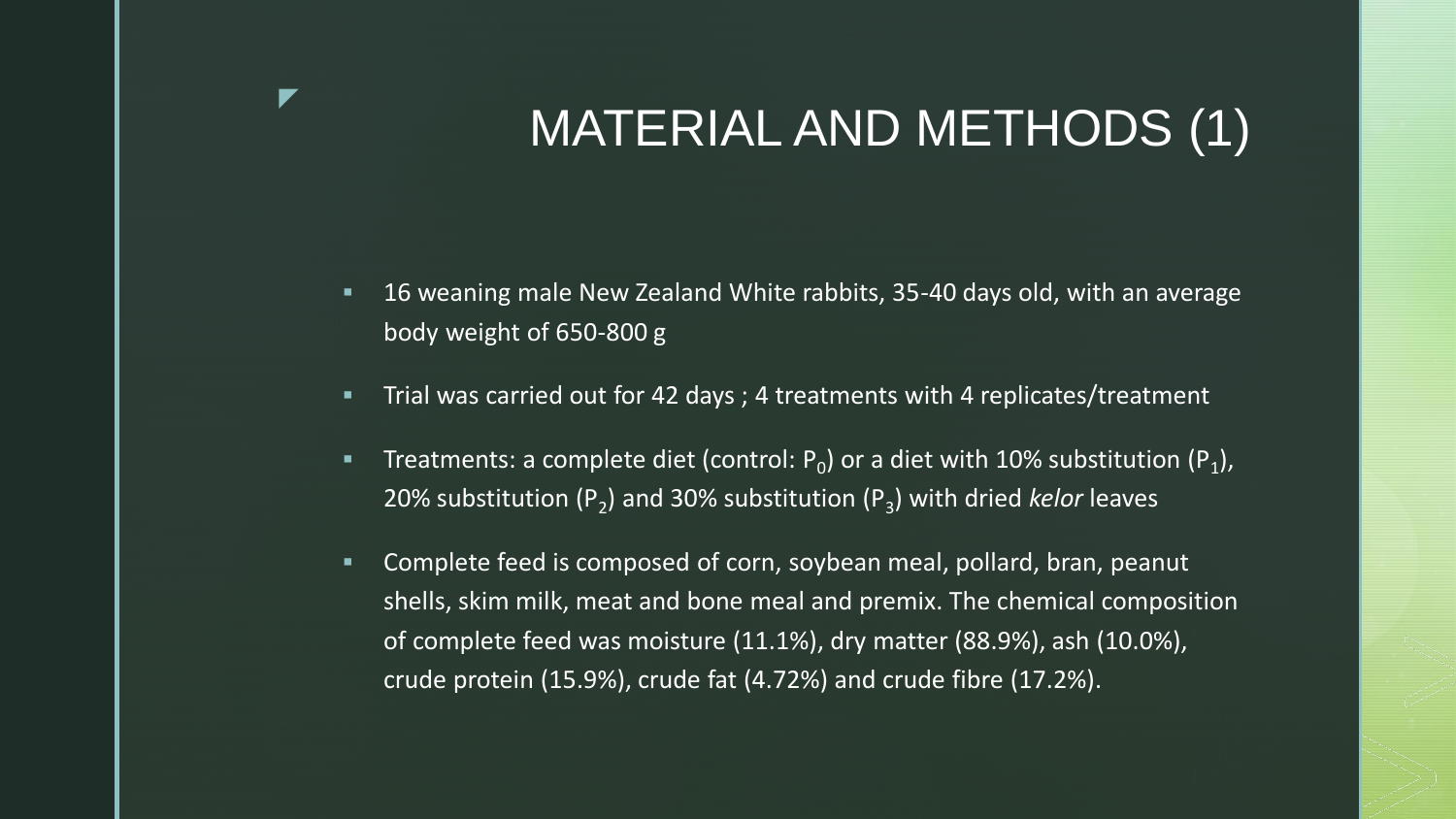# MATERIAL AND METHODS (2)

- **EXP** Moringa leaves were still fresh and were dried in the sun for two days. Feed was given in the morning and in the evening.
- Drinking water was given *ad libitum*.

z

- **The cages used in this study were 8 wire battery cages (50cm x 50cm x 50cm).** Each cage contained two rabbits.
- Rectal temperature (°C), respiratory rate (times/minute), average daily feed intake (g), average daily gain (g) and feed conversion ratio (g of feed intake/g of gain) were recorded during the experimental period (7 weeks).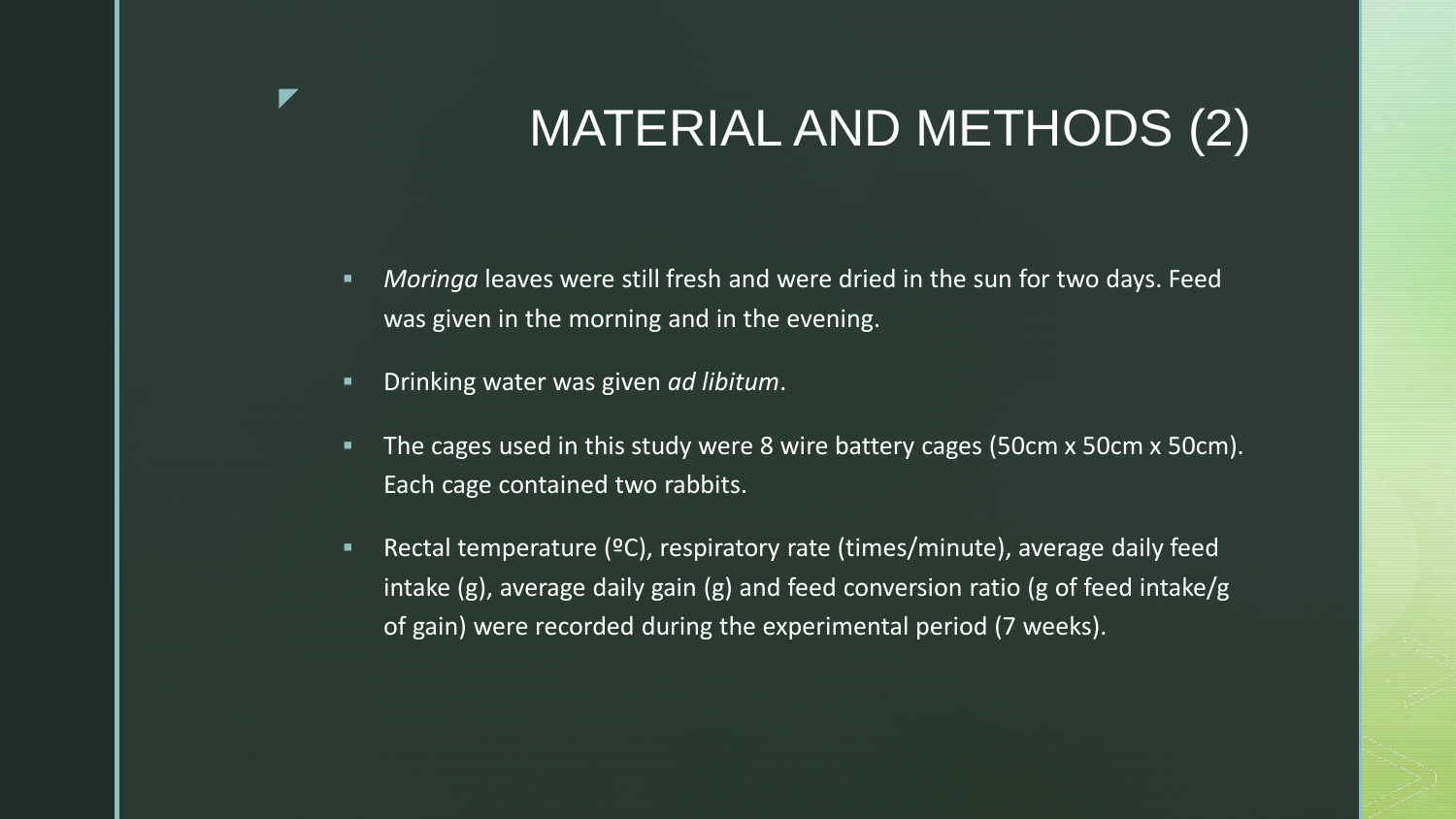# RESULTS AND DISCUSSION

| <b>Treatment</b>            | <b>ADFI</b>                  | <b>ADG</b>                 | <b>FCR</b>     | <b>FBW</b>    | <b>RT</b>       | <b>RR</b>                  |
|-----------------------------|------------------------------|----------------------------|----------------|---------------|-----------------|----------------------------|
| $P_0$ (0% Moringa)          | $62.3 \pm 2.54^b$            | $25.0 + 4.65$ <sup>a</sup> | $2.6 \pm 0.49$ | $1717 + 86.5$ | $39.2 \pm 0.17$ | $83.3 \pm 1.46^b$          |
| $P_1(10\% \text{ Moringa})$ | $64.2 \pm 1.63$ <sup>a</sup> | $21.8 + 3.33$ bc           | $3.0+0.43$     | $1722 + 93.0$ | $39.2 \pm 0.17$ | $82.9 + 2.90b$             |
| $P2$ (20% Moringa)          | $61.5 + 4.79^b$              | $21.0 + 4.59$ <sup>c</sup> | $3.0+0.52$     | $1547 + 69.2$ | $39.2 \pm 0.08$ | $74.9 + 4.89$ <sup>a</sup> |
| $P_3$ (30% Moringa)         | $65.2 \pm 1.30$ <sup>a</sup> | $23.0 \pm 3.85^b$          | $2.9 + 0.49$   | $1537 + 239$  | $39.3 \pm 0.17$ | $86.0 \pm 7.08^b$          |

z

ADFI: average daily feed intake (g); ADG: average daily gain (g); FCR: feed conversion rate (g intake/g gain); FBW (g): final body weight; RT: rectal temperature (ºC); RR: respiratory rate (times/m). Different superscripts in the same column are significantly different (P <0.01) (ADFI and ADG) and  $(P < 0.05)$  (RR)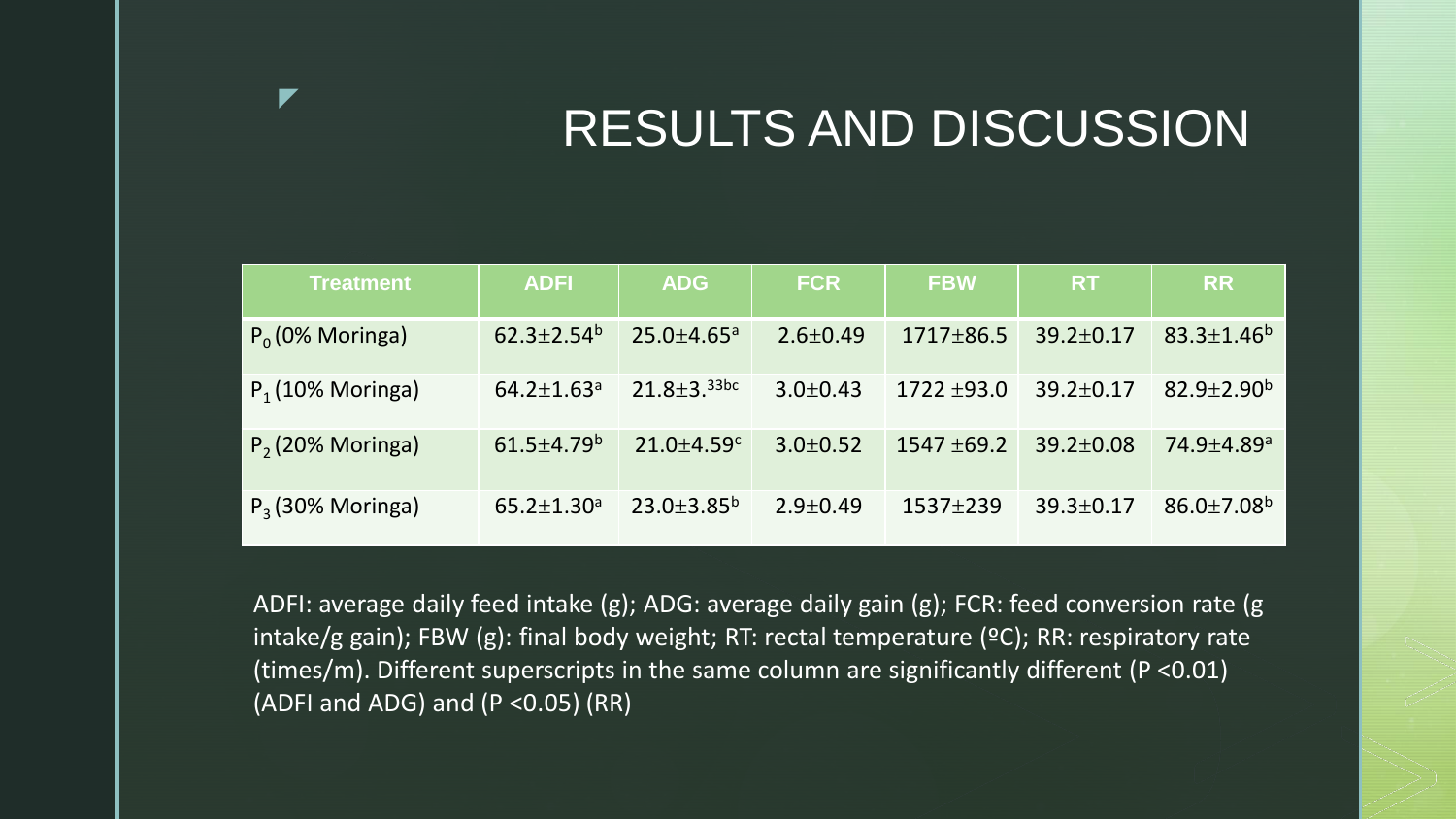# **CONCLUSION**

▪ The substitution of dried *Moringa* leaves on complete feed up to 30% had no effect on the physiological status of the animals but impaired productive performance of growing rabbits.

z

**The inclusion of dried Moringa** leaves is not recommended for weaned New Zealand White rabbits during the growth phase.